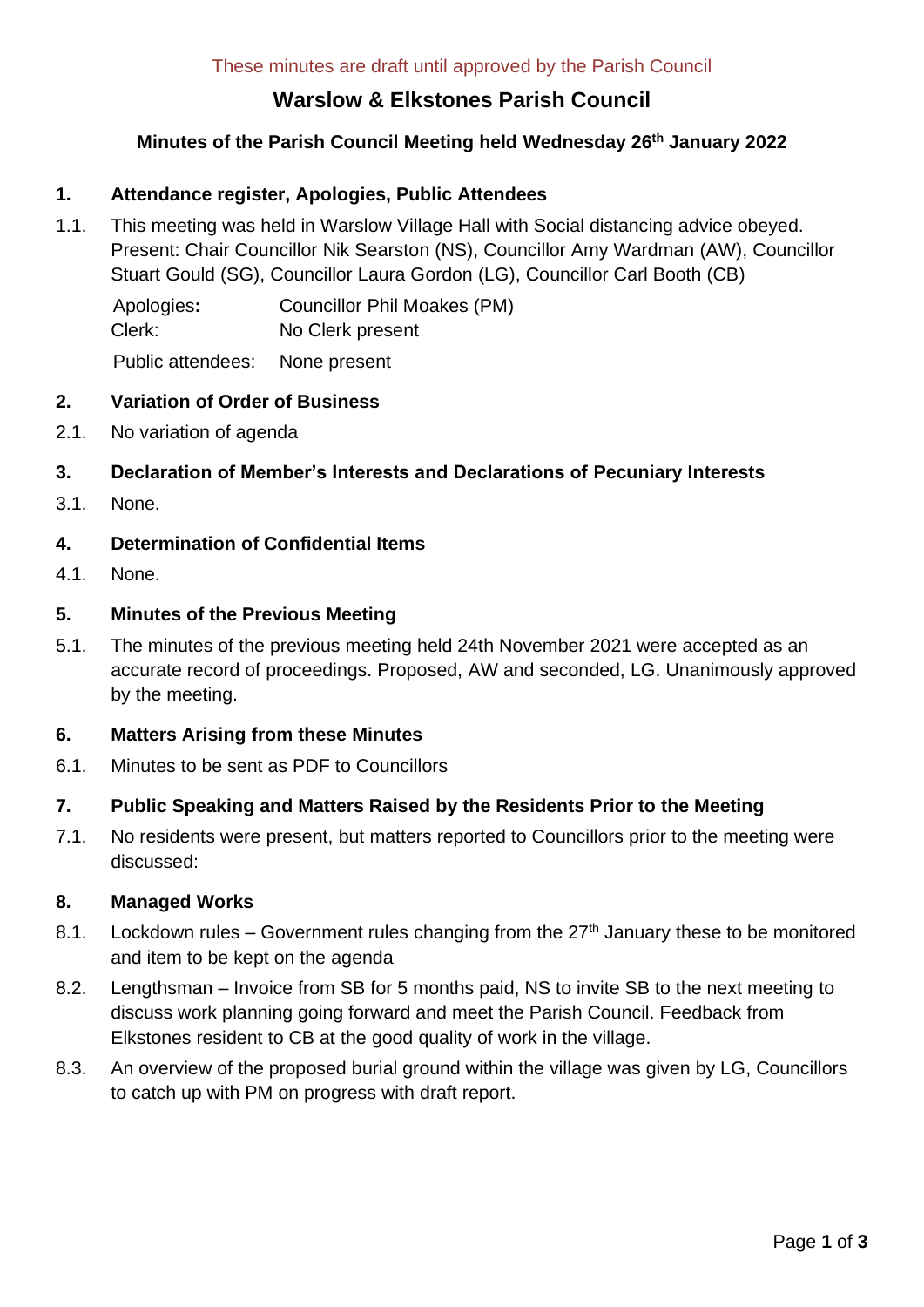# **9. Highways**

9.1. Previously reported highways defects: -

**Subsidence B5053 near Elkstones turning – Enquiry 4255591** -A Highways Officer has attended the location that you reported and completed a risk assessment. A works order has been raised and you should have now received an email explaining the priority of the works.

**Give Way sign at end Stoneyfold Lane – Enquiry 4255592** –A highways inspector has now assessed the site you reported and arranged a non-urgent works instruction. **Poor standard of repairs School Lane – Enquiry 4255593** Waiting for inspector to visit site

**Water running across B5053 adjacent to Shayside - Enquiry 4226798** – A highways officer has attended the location and completed a risk assessment. A works order has been raised and prioritised accordingly.

# 9.2. **Cattle grid on Leek Road from Warslow Enquiry 4256183**

- 9.3. NS to raise the following defects with SMDC Highways:
- 9.4. Blocked grids in Elkstones 4268360
- 9.5. Blocked grids causing water running down the dale towards Ecton 4268366
- 9.6. Damaged grid outside Village Hall -4268364
- 9.7. Fence rails damaged on outskirts of Elkstones 4268359
- 9.8. Cattle Grid on Stoneyfold Lane damaged 4268362

#### **10. Policies & Procedures**

10.1. None for review at present.

#### **11. Planning**

- 11.1. Parish Councillors were aware prior to the meeting of applications currently registered on the Peak Park Planning Portal and had the opportunity to review the details online
- 11.2. There were no objections to any of the planning applications put forward

# **12. Chairperson's Announcements**

- 12.1. Welcome Councillor Carl Booth
- 12.2. Position of Vice Chairman remains unfilled and will be revisited at the next meeting
- 12.3. Parish Clerk vacancy Advert to be placed in the Village and Community Magazine again and also to be shared on Parish Council website. Councillors asked for any suggestions of where to advertise or any potential candidates
- 12.4. Parish Councillor vacancy NS had been approached by Nick Gilman in response to the vacancy. Appointment discussed and unanimously agreed to offer the position, NS to speak to Nick
- 12.5. Warslow and Elkstones Website Councillors to catch up with PM on current position
- 12.6. Payroll and Accounting NS has spoken with DM Payroll Services Ltd regarding finalising Stephen Mansfield's salary and issue P45.